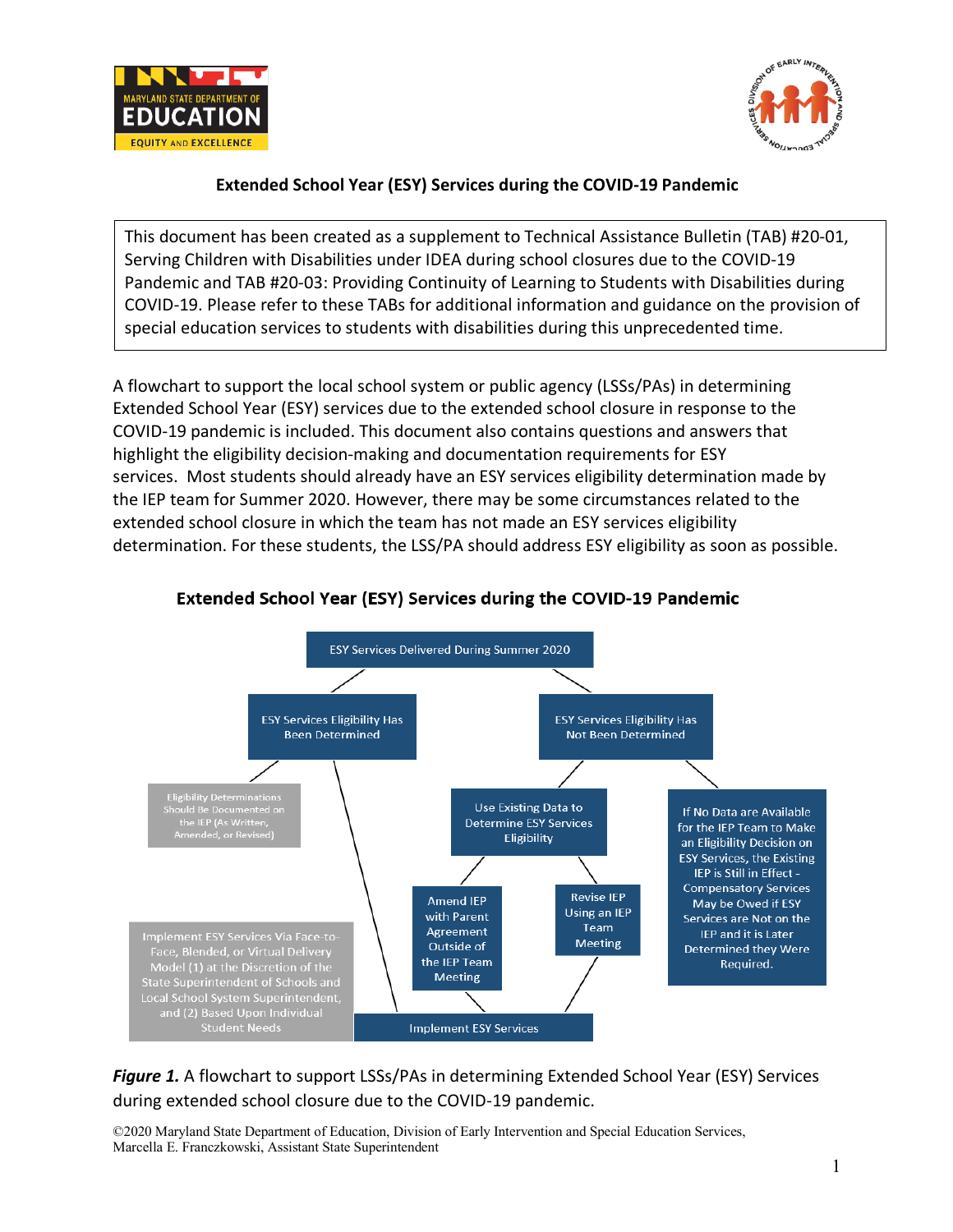#### **Questions and Answers**

- **Q. What are Extended School Year (ESY) services and what is the difference between making the ESY determination and determining recovery opportunities to be provided because of the closure of school buildings due to the national COVID-19 pandemic?**
- **A.** Most students experience some regression of skill development made during the regular school year after extended breaks in the school year, such as during the summer months. Many of these students will recoup, within a reasonable amount of time, what they lost during the extended break in school once school resumes.

Some students with disabilities will not be able to recoup the skills lost during the extended break in school within a reasonable amount of time after school resumes. In order to ensure that these students maintain the skills growth they achieved during the regular school year, Extended School Year (ESY) services are provided to address specific areas of the IEP during extended periods of time that school is not in session, such as the summer months.

The determination of the need for ESY services is different than the decision that the student requires recovery opportunities as a result of the closure of school buildings during the national COVID-19 pandemic. The recovery opportunities should be designed to address the loss of skills or lack of progress that a student was expected to obtain during the regular school year, but did not obtain because the instruction was provided through virtual learning since the third quarter of the 2019-2020 school year.

### **Q. Will all students with disabilities be provided ESY services?**

**A.** No. The ESY determination is individualized to the student.

## **Q. What is the LSS's/PA's obligation if the IEP team has not yet determined the student's need for ESY services during the summer of 2020?**

**A.** If the IEP team has not made an ESY decision, and the parties are able to reach agreement with respect to whether the student requires these services, the IEP should be amended and the agreement documented. Amendment to the IEP occurs outside of the IEP team meeting.

If the IEP team has not made an ESY decision, and there is no agreement between the LSS/PA and the parent with respect to whether the student requires these services, the LSS/PA must attempt to convene the IEP team by alternative means, such as by teleconference, as soon as possible following the standard decision-making and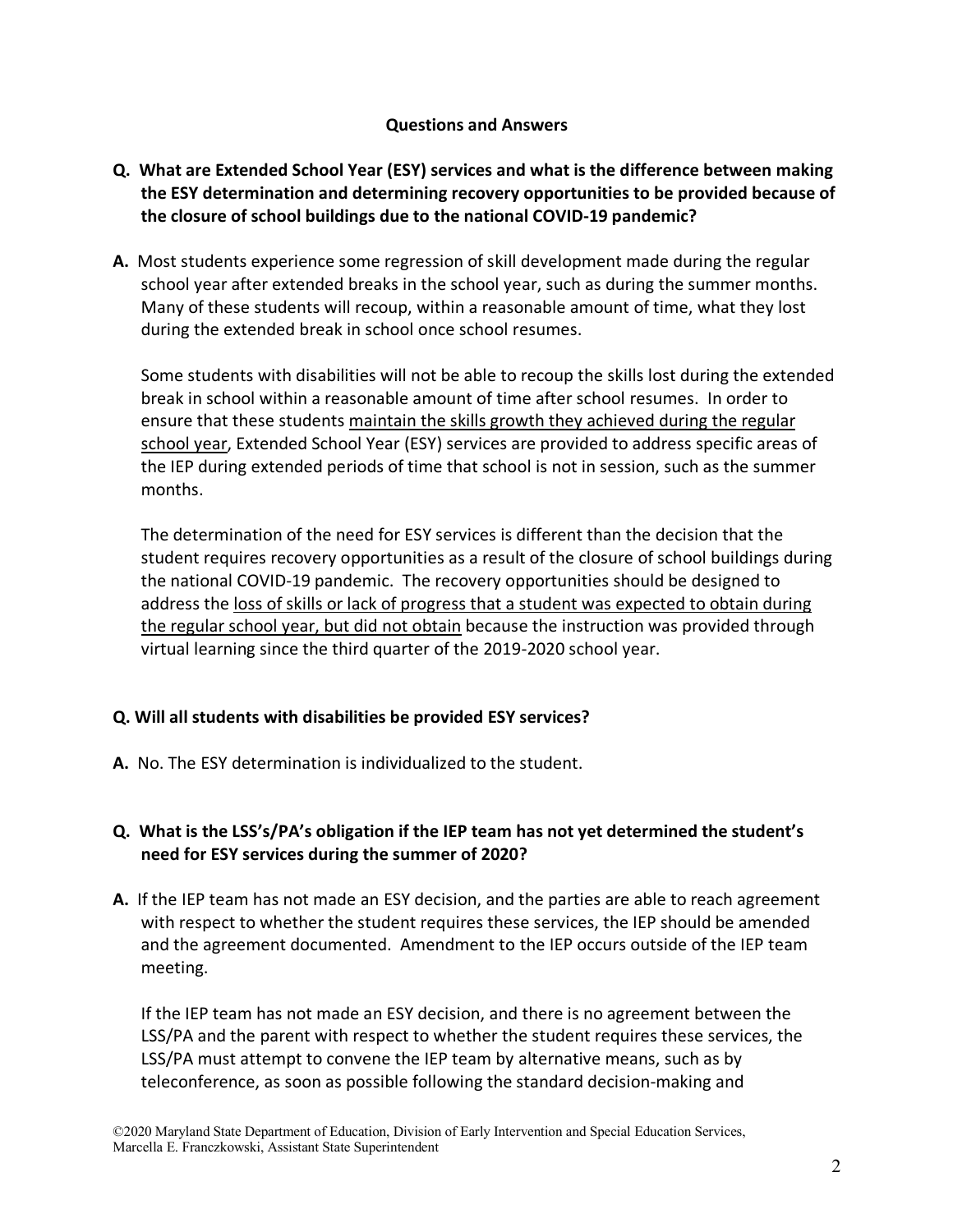documentation requirements. This includes providing the parent with Prior Written Notice (PWN) of the ESY determination.

If the IEP team is unable to meet, the existing IEP must be implemented. If the existing IEP requires ESY services, those services must be provided.

If the existing IEP does not require ESY services, the IEP team must meet as soon as possible following the reopening of school buildings to make the determination. If the IEP team determines that the student requires ESY services, it must also determine the recovery opportunities that can be provided to the student during the regular school year to redress the loss of ESY services.

### **Q. What are the legal requirements for the IEP team when determining the need for ESY services?**

- **A.** When considering the need for ESY services, the IEP team must consider the following factors:
	- 1. Whether the student's Individualized Education Program (IEP) include annual goals related to critical life skills;
	- 2. Whether there is a likelihood of substantial regression of critical life skills caused by the normal school break in the regular school year and an inability to recover those lost skills in a reasonable amount of time when school resumes;
	- 3. The presence of emerging skills or breakthrough opportunities;
	- 4. Interfering behaviors;
	- 5. The nature and severity of the disability; and
	- 6. Special circumstances.

The IEP team must document the consideration of each of these factors, describing the data used as a basis for decisions made with respect to each factor.

Following the consideration of the above factors, the IEP team must determine whether the benefits the student gains during the regular school year will be significantly jeopardized if the student is not provided with an educational program during a normal break in the regular school year. If the answer is yes, the student requires ESY services. If the answer is no, the student does not require ESY services.

# **Q. Will the legal requirements for the provision of ESY services differ during the extended closure of school buildings due to the national COVID-19 pandemic?**

**A.** No. Since Maryland resumed instruction after the initial couple of weeks of the national COVID-19 pandemic through virtual learning, the school year continues. Therefore, any student whose IEP requires ESY services must be provided with those services, to the

©2020 Maryland State Department of Education, Division of Early Intervention and Special Education Services, Marcella E. Franczkowski, Assistant State Superintendent